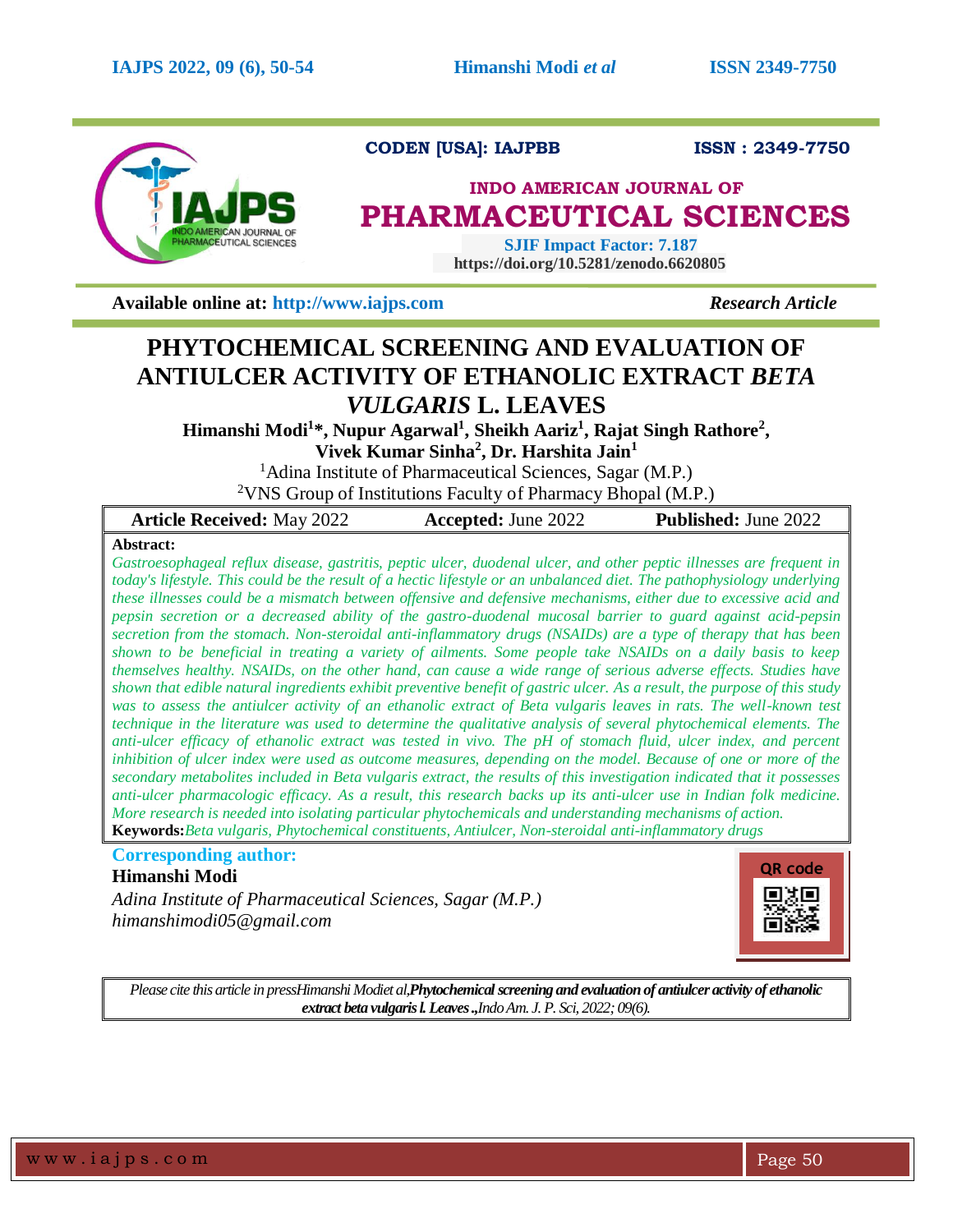### **INTRODUCTION:**

Ulcers are open sores on the skin or mucous membrane that are characterized by the sloughing of inflammatory dead tissue [1]. Ulcers are sores that cause a superficial loss of tissue on the skin's surface or a mucous membrane. Ulcers most commonly occur on the skin of the lower limbs and in the gastrointestinal tract, but they can occur everywhere. Mouth ulcers, esophageal ulcers, peptic ulcers, and genital ulcers are among the many varieties of ulcers. Many people suffer from peptic ulcers as a result of them. Peptic ulcers are caused by erosion of the stomach or duodenal lining [2]. Gastric ulcer and duodenal ulcer are the two most prevalent kinds of peptic ulcer. Both stomach and duodenal ulcers can occur at the same time. Gastric ulcers are painful ulcers that occur in the stomach. They are more common in those over the age of 50. Eating may aggravate rather than alleviate pain. Nausea, vomiting, and weight loss are possible side effects. Despite the fact that patients with stomach ulcers have normal or reduced acid production, ulcers can develop even in the absence of acid [3]. Duodenal ulcers are present at the start of the small intestine and cause intense discomfort and a burning sensation in the upper abdomen, waking patients up. Pain is most common when the stomach is empty and subsides after eating. Duodenal ulcers are more common in younger people and primarily affect men. Ulcers can occur on both the anterior and posterior walls of the duodenum [4]. Peptic ulcers can be lifethreatening in some situations, with symptoms such as bloody stool, severe stomach discomfort and cramps, and blood vomiting [5]. A balance between offensive (acid, pepsin, and Helicobacter pylori) and defensive (mucin, prostaglandin, bicarbonate, nitric oxide, and growth hormones) components is involved in the pathogenesis of peptic ulcer disease [6].Spicy food and stress were once thought to be the causes of peptic ulcers; however, research has discovered that the true causes of peptic ulcers are bacterial infection (Helicobacter pylori) or pharmacological reactions, notably to NSAIDS (non-steroidal anti-inflammatory drugs) [7]. The main etiological variables related with peptic ulcer are Helicobacter pylori, NSAIDS medications, emotional stress, alcohol usage, and smoking [8, 9]. Helicobacter pylorus, a Gramnegative bacteria, lives between the mucous layer and the gastric epithelium and is specifically engineered to thrive in the stomach's hostile environment. Helicobacter pylorus is found in the antrum at first, but it migrates to the stomach's more proximal parts over time [10]. Peptic ulcer disease is one of the most common gastrointestinal problems, affecting 10% of the global population [11]. Duodenal ulcers account for 19 out of every 20 peptic ulcers. Each year, an

estimated 15000 people die as a result of a peptic ulcer. Peptic ulcer bleeding and perforation had annual incidence estimates of 19.4-57 and 3.8-14 per 100,000 people, respectively. The average 7-day recurrence of hemorrhage was 13.9% and the average long-term recurrence of perforation was 12.2% [12]. In the Indian pharmaceutical industry, antacids and antiulcer drugs share 6.2 billion rupees and occupy 4.3% of the market share. In this modern era also 75- 80% of the world populations still use herbal medicine mainly in developing countries, for primary health care because of better cultural acceptability, better compatibility with the human body, and lesser side effects [13]. Histological studies revealed that these medicinal plants did not show any acute toxicity. Preliminary photochemical screening of this medicinal plant identified the presence of important secondary metabolites like flavonoids and tannins which are the active principles of antiulcer activity [14]. Beetroot (*Beta vulgaris* L.), locally known as Shamandar, is a vegetable plant belonging to the family Amaranthaceae. Beetroot have long been used in traditional Arab medicine to treat a wide variety of diseases and it has been used for its carminative, emmenagogue and hemostatic and renal protective properties and for the treatment of [cardiovascular disease](https://ascidatabase.com/result.php?searchin=Keywords&cat=&ascicat=ALL&Submit=Search&keyword=cardiovascular+disease)**s** [15]. Hence, the objective of the present investigation is to evaluate the anti-ulcer activity of *Beta vulgaris*in Wister albino rat model.

# **MATERIALS AND METHODS:**

#### *Plant material:*

Leaves of *Beta vulgaris*were collected from local area of sagar in the month of January, 2021.

#### *Chemicals and reagents:*

All the drugs, solvents and chemicals used in the study were of analytical grade. All other chemicals e.g. Methanol, ether, formalin, sodium hydroxide, citric acid monohydrate, trichloroacetic acid, sodium nitrate, sodium potassium tartrate, ethylene diamine tetra acetic acid disodium salt were purchased from S. D. Fine Chemicals, Mumbai, India.

### *Extraction by maceration process:*

Leavesof *Beta vulgaris* were shade dried at room temperature. The shade dried plant material was coarsely powdered and subjected to extraction with petroleum ether. The extraction was continued till the defatting of the material has been taken place. 50 gm of dried powdered leaves of *Beta vulgaris* has been extracted with ethanol using maceration process for 48 hrs. The extracts were evaporated above their boiling points and stored in an air tight container free from any contamination until it was used. Finally the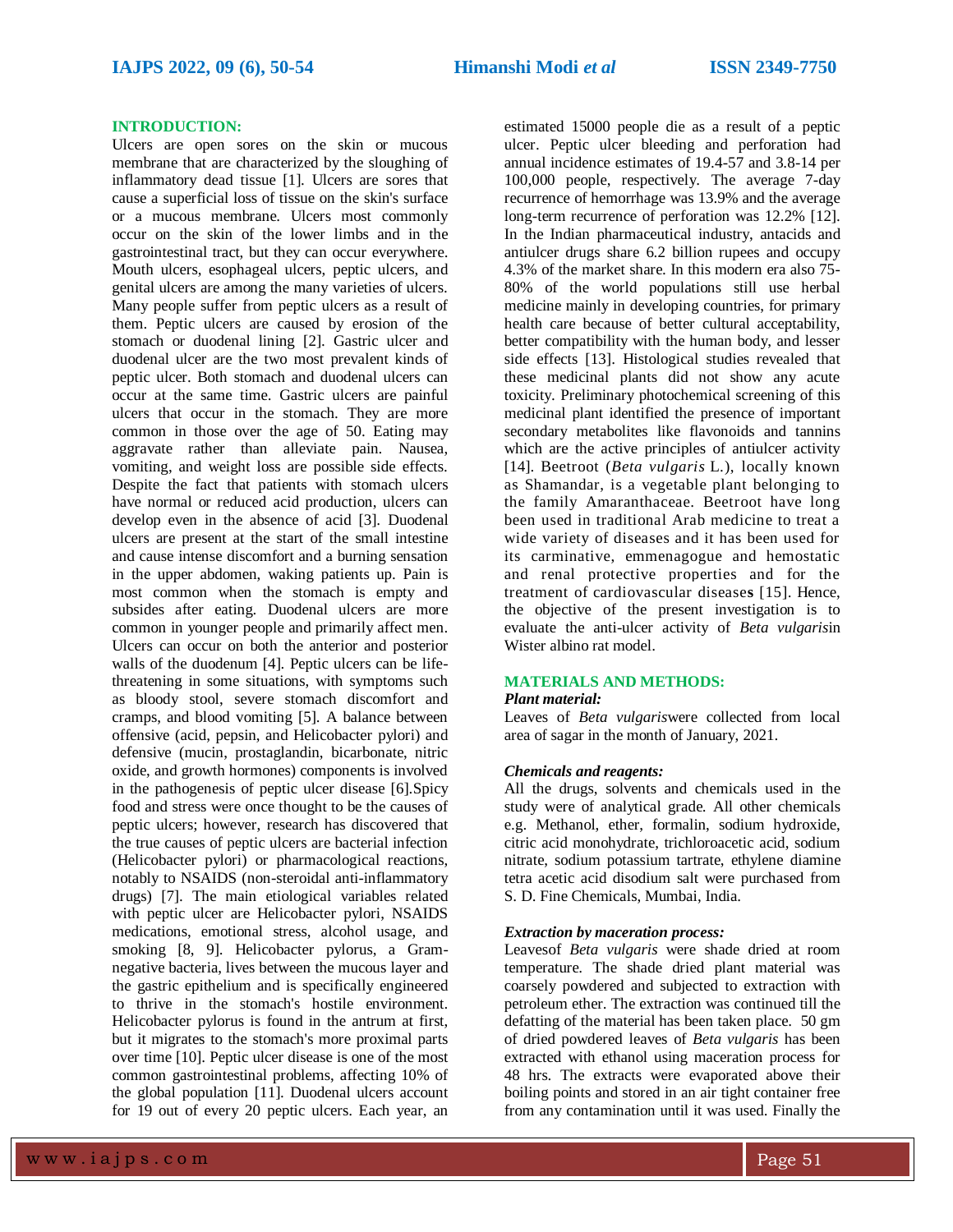percentage yields were calculated of the dried extracts.

# **Phytochemical screening:**

Ethanolic extract of *Beta vulgaris* leaveswas subjected to qualitative phytochemical investigation for the identification of the different phytoconstituents using standard tests and procedures [16].

# **Animals:**

Wistar rats (150-200 gm) were group housed ( $n= 6$ ) under a standard 12 h light/dark cycle and controlled conditions of temperature and humidity (25 $\pm$ 2 °C, 55–65%). Rats received standard rodent chow and water *ad libitum*. Rats were acclimatized to laboratory conditions for 7 days before carrying out the experiments. All the experiments were carried in a noise-free room between 08.00 to 15.00 h. Separate group (n=6) of rats was used for each set of experiments. The animal studies were approved by the Institutional Animal Ethics Committee (IAEC), constituted for the purpose of control and supervision of experimental animals by Ministry of Environment and Forests, Government of India, New Delhi, India.

# **Acute toxicity test:**

Preliminary experiments were carried out on rats (n=6). Ethanolicleaves extract of *Beta vulgaris* were administered orally in different doses to find out the range of doses which cause zero and 100 % mortality of animals. Acute oral toxicity was conducted according to the method of Organization for Economic Co-operation and Development (OECD) [17]. Animals were kept fasting providing only water, Ethanolicleaves extract of *Beta vulgaris* were given p.o. in doses of 500, 1000 and 2000 mg/kg/p.o. administered orally for 14 days of six groups of rats (n=6) and the animals were kept under observation for mortality as well as any behavioral changes for evaluation of a possible anti-ulcer effect.

## **Experimental designs:**

# **Aspirin-induced gastric ulcer:**

Group –1: Control

Group –2: Ranitidine (Standard)

Group –3: Ethanolicleaves extract of *Beta vulgaris*  (100mg/kg, p.o.)

Group –4: Ethanolicleaves extract of *Beta vulgaris*  (200mg/kg, p.o.)

Group -5: Ethanolic leaves extract of *Beta vulgaris*  (400mg/kg, p.o.)

The animals were fasted for 24 h prior to the experiment. Under anesthesia, ulcers were induced by applying aspirin (500 mg/kg. p.o.) over the anterior serosal surface of the stomach for 60 seconds. The animals were treated with Ranitidine (50 mg/kg, p.o.), low dose of Ethanolicleaves extract of *Beta vulgaris* (100 m/kg p.o.), Medium dose of Ethanolicleaves extract of *Beta vulgaris* (200 m/kg p.o.) and high dose of Ethanolic leaves extract of *Beta vulgaris* (400 m/kg p.o.) [once daily, for 5 days after the induction of ulcer, while the control group received only the vehicle. The rats were sacrificed on the 5<sup>th</sup> day, the stomachs removed and cut open along the greater curvature [18].

The ulcer index was determined using the formula: Ulcer index  $= 10/X$ 

Where  $X = Total$  mucosal area/Total ulcerated area. Based on their intensity, the ulcers were given scores as follows:  $0 = no$  ulcer,  $1 =$  superficial mucosal erosion,  $2 =$  deep ulcer or transmural necrosis,  $3 =$ perforated or penetrated ulcer.

# **RESULTS AND DISCUSSIONS:**

The acute oral toxicity study was done according to the OECD 425 guidelines. No adverse changes and mortality were observed in animals, which orally received Ethanolic extract (2000 mg/kg) of *Beta vulgaris* leaves. This indicates that 2000 mg/kg is maximum safe dose. 400, 200 and 100 mg/kg of body weight, of the maximum safe dose were selected for studying *in vivo* anti-ulcereffects. Aspirin induced ulcer was used to study the effect of Ethanolic extract of *Beta vulgaris* leaves on gastric acid secretion and mucus secretion. Ethanolic leaves extract of *Beta vulgaris* revealed that it has significant anti-ulcer activity. Usually, NSAIDs and corticosteroids are widely used in clinical practice as anti-inflammatory agents. With the exception of newer highly selective COX-2 inhibitors, NSAID's and corticosteroids produce significant gastric irritation resulting in gastritis and gastric ulceration, especially on longterm treatment. Present study revealed that Ethanolic leaves extract of *Beta vulgaris* has ulcer protective properties. The Ethanolic extract of *Beta vulgaris* and Ranitidine significantly decreased the ulcer index and significantly enhance the pH; this suggests that it having an anti secretory effect. Aspirin induced ulcer control rats shown perforated ulcer. There is a dosedependent increase in anti-ulcer effect of Ethanolic leaves extract of *Beta vulgaris*.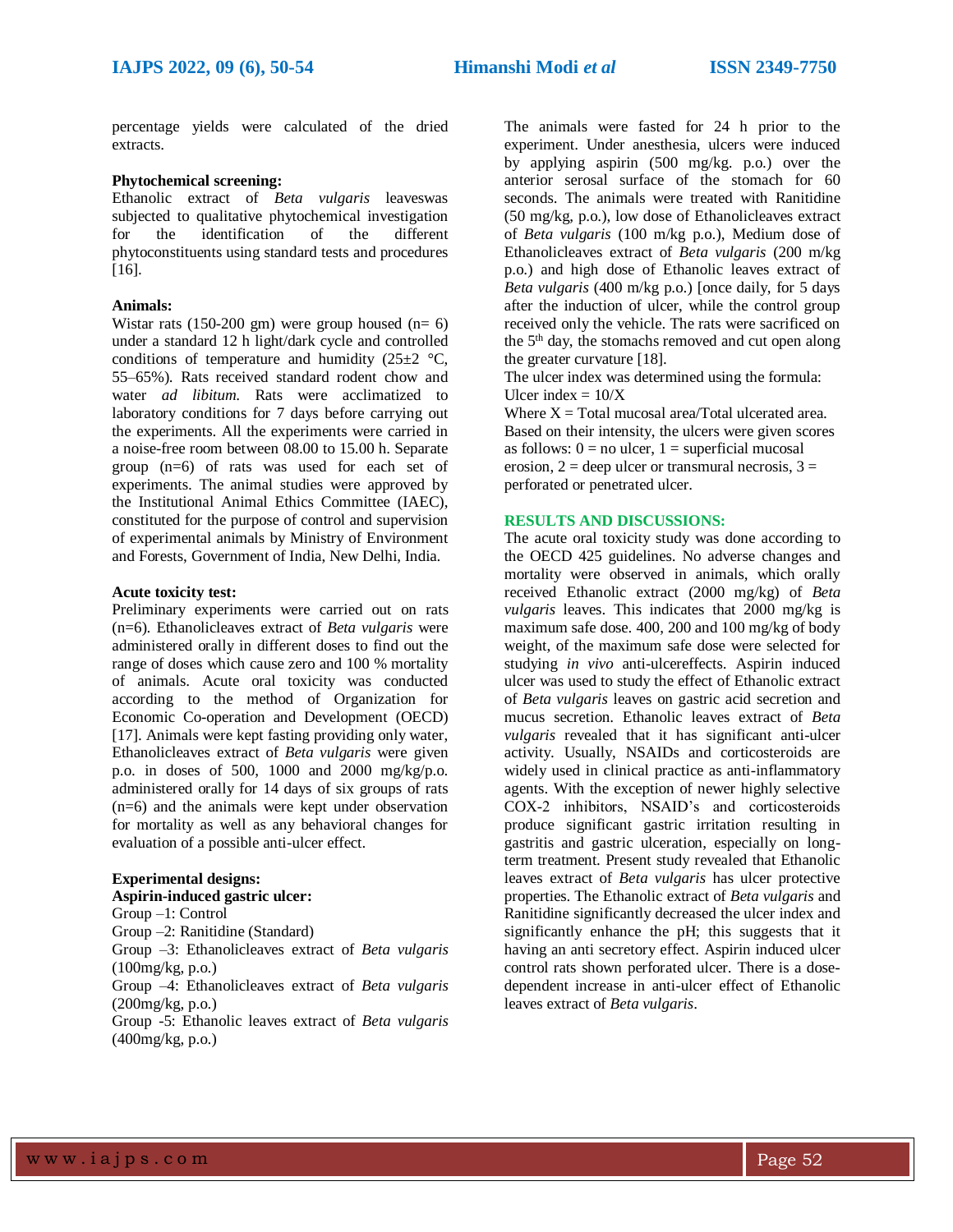| S. No. | <b>Active constituents</b>     | <b>Test</b>            | <b>Result</b> |
|--------|--------------------------------|------------------------|---------------|
| 1.     | Fixed oils                     | Spot test              | -             |
| 2.     | Glycosides                     | Baljet's test          | $^+$          |
|        |                                | Keller kilani test     | $^+$          |
|        |                                | Brontrager's test      | $^{+}$        |
|        |                                |                        |               |
|        |                                |                        |               |
| 3.     | Saponins                       | Foam test              | $^{+}$        |
| 4.     | Alkaloids                      | Mayer's test           |               |
|        |                                | Dragendroff's test     |               |
|        |                                | Wagner's test          |               |
| 5.     | Phenolic compounds and tannins | FeCl <sub>3</sub> test | $^{+}$        |
|        |                                | Lead acetate test      | $^{+}$        |
|        |                                | Potassium dichromate   | $^{+}$        |
| 6.     | Flavonoids                     | Dil. NaOH solution     | $^{+}$        |
|        |                                | Conc. $H_2SO_4$        | $^{+}$        |

**Table 1: Result of phytochemical screening of extracts of** *Beta vulgaris*

# **Table 2: comparison of antiulcer effect of ethanolic extract of** *Beta vulgaris* **leaves in pylorus ligation induced ulcer model in rats**

| S. No. | <b>Treatment</b>        | <b>Ulcer</b> index  | <b>Ulcer</b> protection |
|--------|-------------------------|---------------------|-------------------------|
|        |                         | $Mean \pm SEM$      | Percentage              |
|        | Control                 | $10.30\pm0.148$     |                         |
|        | Ranitidine              | $3.43 \pm 0.058**$  | 66.6%                   |
|        | Low dose $(100mg/kg)$   | $6.71 \pm 0.110*$   | 34.78%                  |
|        | Medium $Dose(200mg/kg)$ | 5.417±0.174**       | 47.40%                  |
|        | High dose $(400mg/kg)$  | $5.217 \pm 0.192**$ | 50.11%                  |

Value are mean  $\pm$  SEM (n= 6) one way ANOVA followed by tukey's multiple comparison test wear,  $*$  significant at p <0.05,\*\* represent highly significant at p <0.01 ,\*\*\* represent significant at p<0.001 and ns represent non significant , comparison to control.

| Table 3: comparison of antacid activity of ethanolic extract of Beta vulgaris Leaves treated pylorus ligation |  |
|---------------------------------------------------------------------------------------------------------------|--|
| induced ulcer model in rats                                                                                   |  |

| <b>S. No.</b> | <b>Treatment</b> | Vol. of gastric<br>juice<br>(ml) | pH                 | <b>Free acidity</b><br>Meq/1/100g | <b>Total acidity</b><br>Meq/1/100mg |
|---------------|------------------|----------------------------------|--------------------|-----------------------------------|-------------------------------------|
|               | Control          | $7.083 \pm 0.0872$               | $2.167 \pm 0.08$   | $32.0 \pm 1.390$                  | $82.5 + 2.4$                        |
|               | Ranitidine       | $4.450\pm0.1688$                 | $3.800\pm0.19$     | $18.0 \pm 0.5774$                 | $44.5 \pm 1.11$                     |
|               | Low dose         | $5.917 \pm 0.0945$               | $3.233 \pm 0.1054$ | $25.5 \pm 1.118$                  | $59.1 \pm 0.945$                    |
|               | Medium dose      | $4.883\pm0.1014$                 | $3.783 \pm 0.0703$ | $23.17 \pm 0.948$                 | $47.67 \pm 1.856$                   |
|               | High dose        | $4.833 \pm 0.730$                | $3.750\pm0.076$    | $20.0 \pm 0.88$                   | $46.67 \pm 0.7601$                  |

# **CONCLUSION:**

The preliminary phytochemical investigation of Ethanolic extract of *Beta vulgaris* leaves showed the presence of Glycosides, Alkaloids, Phenolic compounds, tannins and Flavonoids . Ethanolic extract was screened for acute oral toxicity and was found to be non toxic. Ethanolic extract of *Beta vulgaris* leaves possesses significant anti-ulcer activity. In conclusion, our results showed that the

anti-ulcer activity of the extract was a result of the probable gastric ulcer healing mechanism (antisecretory, cytoprotective and the antioxidant properties) of its active phytoconstituents. These findings suggest the potential for use of *Beta vulgaris*  as an adjuvant in the treatment of gastric ulcer. Further, studies are needed for the isolation of active constituents responsible for the anti-ulcer activity and